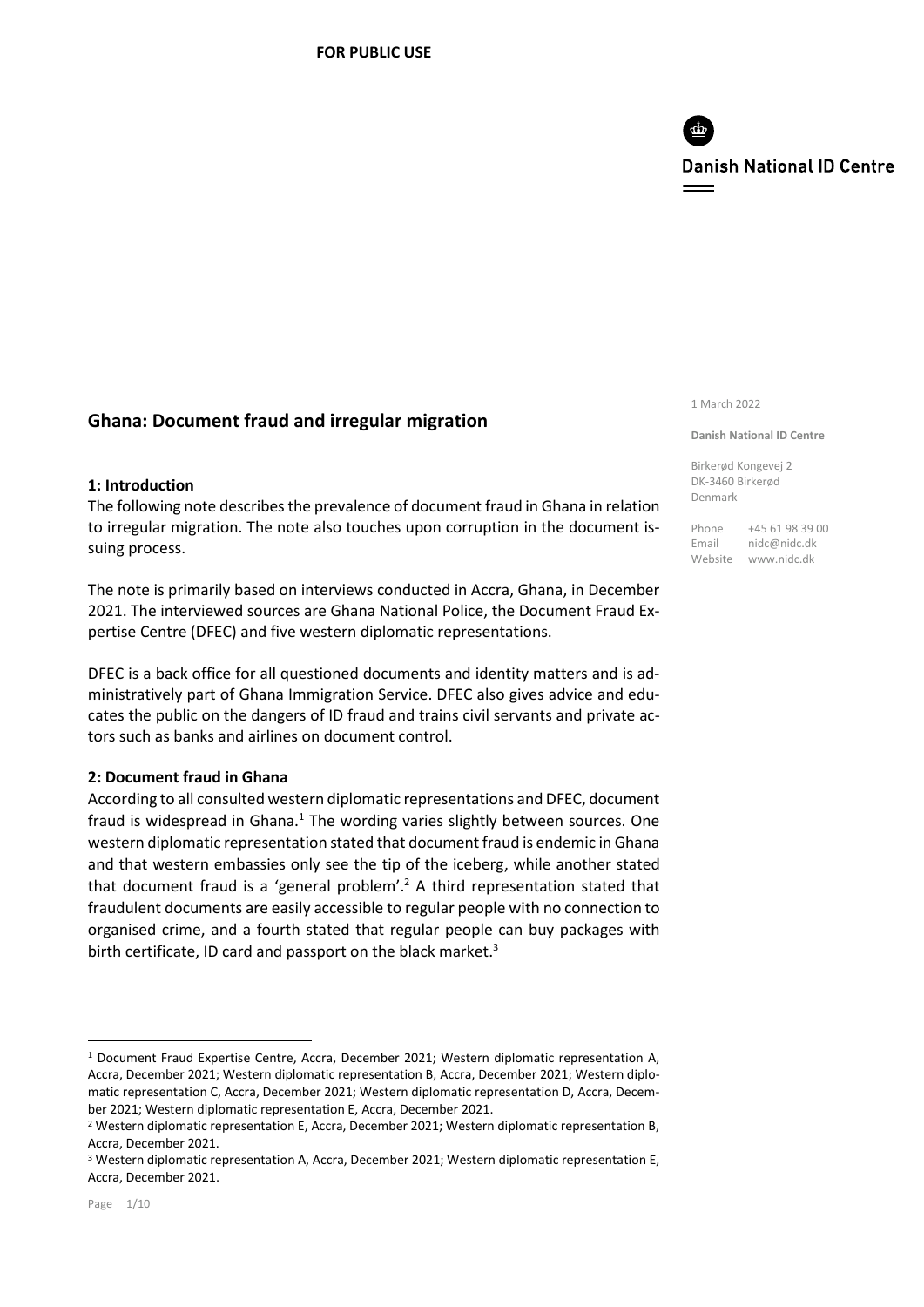The Ghanaian authorities' impression of document fraud methods and their prevalence is as follows:<sup>4</sup>

- Imposter: highest
- Counterfeit: very high
- Fraudulently obtained genuine documents (FOG): high

The table below shows an overview of what kind of document fraud related to document type a western diplomatic representation encounters in its casework.<sup>5</sup>

|                             | Imposter | Counterfeit | <b>FOG</b> | Forged |
|-----------------------------|----------|-------------|------------|--------|
| <b>Birth certificates</b>   |          |             |            |        |
| Marriage certificates       |          |             |            |        |
| <b>Bank statements</b>      |          |             |            |        |
| Invitation letters          |          |             |            |        |
| <b>Employment documents</b> |          |             |            |        |

Judging from the visa case handling, the western diplomatic representation explained that the most common fraudulent documents in Ghana are birth certificates, marriage certificates, bank statements (most often counterfeit but also genuine with fictitious transactions/balance and sometimes imposter), invitations and employment documents. The representation underlined that they detect document fraud in visa cases on a weekly basis. $6$  According to another western diplomatic representation, counterfeit bank statements are the most common fraudulent document to detect, which is why bank statements are always verified directly through the bank. 7

Ghana National Police experience some fraud with birth certificates and passports. With the old Ghanaian passport, page substitution was a trend but this is not the case with the new biometric passport.<sup>8</sup> This assessment is corroborated by one western diplomatic representation.<sup>9</sup>

## *Imposter fraud*

According to a western diplomatic representation, imposter fraud is only a moderate problem in Ghana because the airline staff is well-trained in imposter detection.<sup>10</sup> This is, however, contradicted by DFEC and Ghana National Police who agreed that imposter fraud has the 'highest' prevalence of the document fraud methods.<sup>11</sup> In relation to imposter fraud, Ghana National Police have seen several

 $\overline{a}$ 

<sup>4</sup> Document Fraud Expertise Centre, Accra, December 2021; Ghana National Police, Accra, December 2021.

<sup>5</sup> Western diplomatic representation B, Accra, December 2021.

<sup>6</sup> Western diplomatic representation B, Accra, December 2021.

<sup>7</sup> Western diplomatic representation A, Accra, December 2021.

<sup>8</sup> Ghana National Police, Accra, December 2021.

<sup>9</sup> Western diplomatic representation B, Accra, December 2021.

<sup>10</sup> Western diplomatic representation E, Accra, December 2021.

<sup>11</sup> Document Fraud Expertise Centre, Accra, December 2021; Ghana National Police, Accra, December 2021.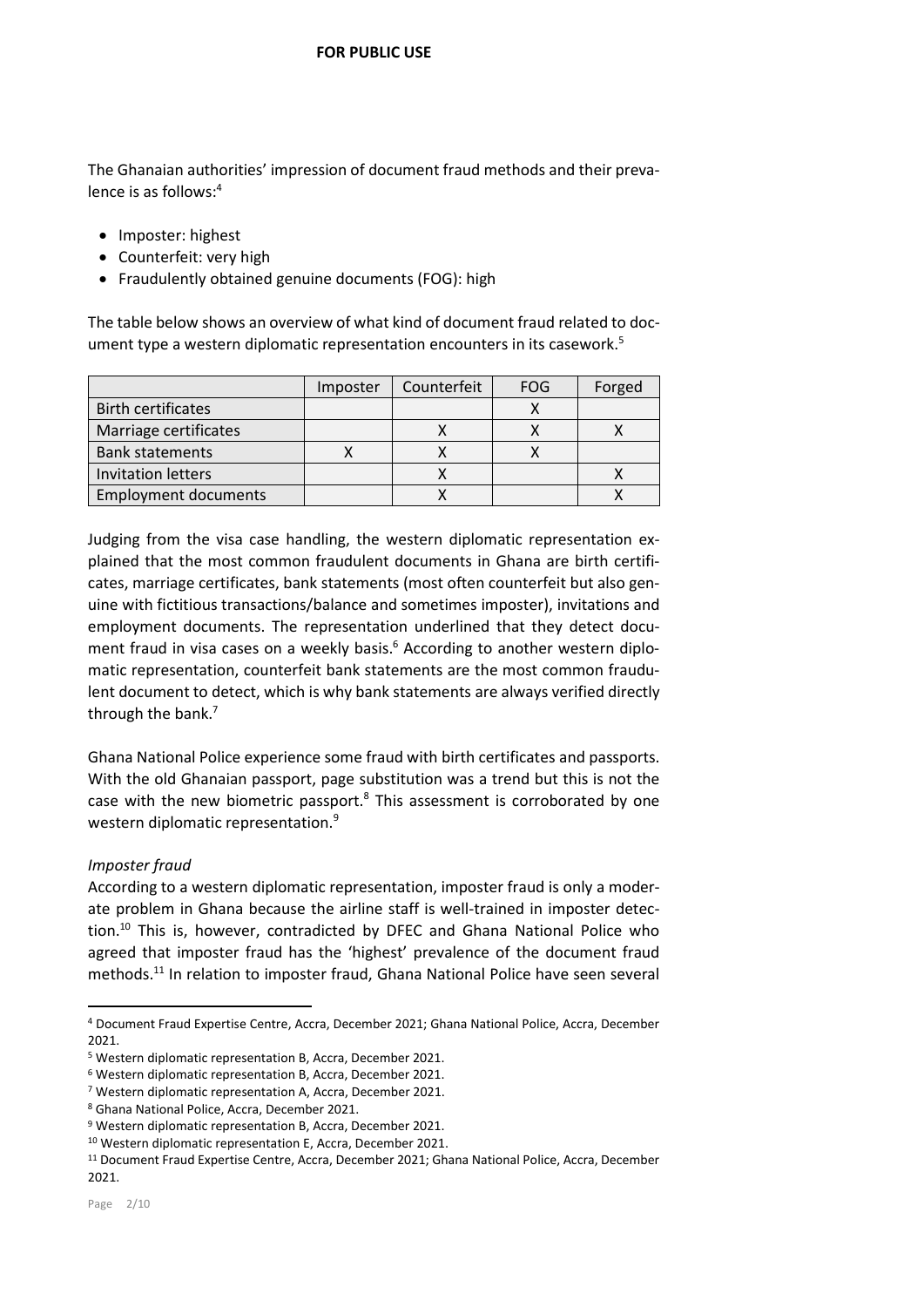cases where children travel with passports belonging to children already in Europe. The modus is that the passports are sold for entry into Schengen and then returned to Ghana to be "reused." Ghana National Police noted that it has become more difficult to use the imposter method with the introduction of the biometric passport.<sup>12</sup>

### *Identity fraud in West Africa*

According to a western diplomatic representation, it is common for West Africans to have more than one nationality; hence possessing more than one passport. Seen in isolation, this is not illegal if the passports show the same identity but the representation sometimes have the same people applying for visas using different passports with different identities. As an example, a person from Nigeria applied for a visa using a Ghanaian passport. Later and after refusal, the same person showed up applying for a visa with a Liberian passport and a different identity. It is especially common for Nigerians to have more than one passport.<sup>13</sup>

Another western diplomatic representation explained that most of the document fraud is due to the stressful bureaucracy when trying to have official documents issued. People use agents/facilitators and some people are not aware that the services provided by agents often include fraudulent documents. <sup>14</sup> The issue of facilitators is also mentioned by another western diplomatic representation, who stated that there are facilitators outside every document issuing authority, including western embassies, who approach applicants and offer them their services. Facilitators are involved in approximately 90 % of applications and in many cases, this is not necessary. Often people applying for e.g. a visa are not aware of the fact that they are about to commit document fraud when they use facilitators to arrange visa applications. 15

The widespread use of facilitators are also apparent, as some applicants appear to have been instructed or coached before the interview. According to one western diplomatic representation, especially student applicants appear to be reciting memorised phrases.<sup>16</sup>

#### **Fraudulently obtained genuine documents**

According to Ghana National Police, fraudulently obtained genuine documents, is one of the overall trends regarding document fraud methods.<sup>17</sup> In line with this observation, three western diplomatic representations stated that forged and counterfeit Ghanaian documents are not particularly widespread because it is simply too

<sup>12</sup> Ghana National Police, Accra, December 2021.

<sup>13</sup> Western diplomatic representation C, Accra, December 2021.

<sup>14</sup> Western diplomatic representation B, Accra, December 2021.

<sup>15</sup> Western diplomatic representation A, Accra, December 2021.

<sup>16</sup> Western diplomatic representation B, Accra, December 2021.

<sup>17</sup> Ghana National Police, Accra, December 2021.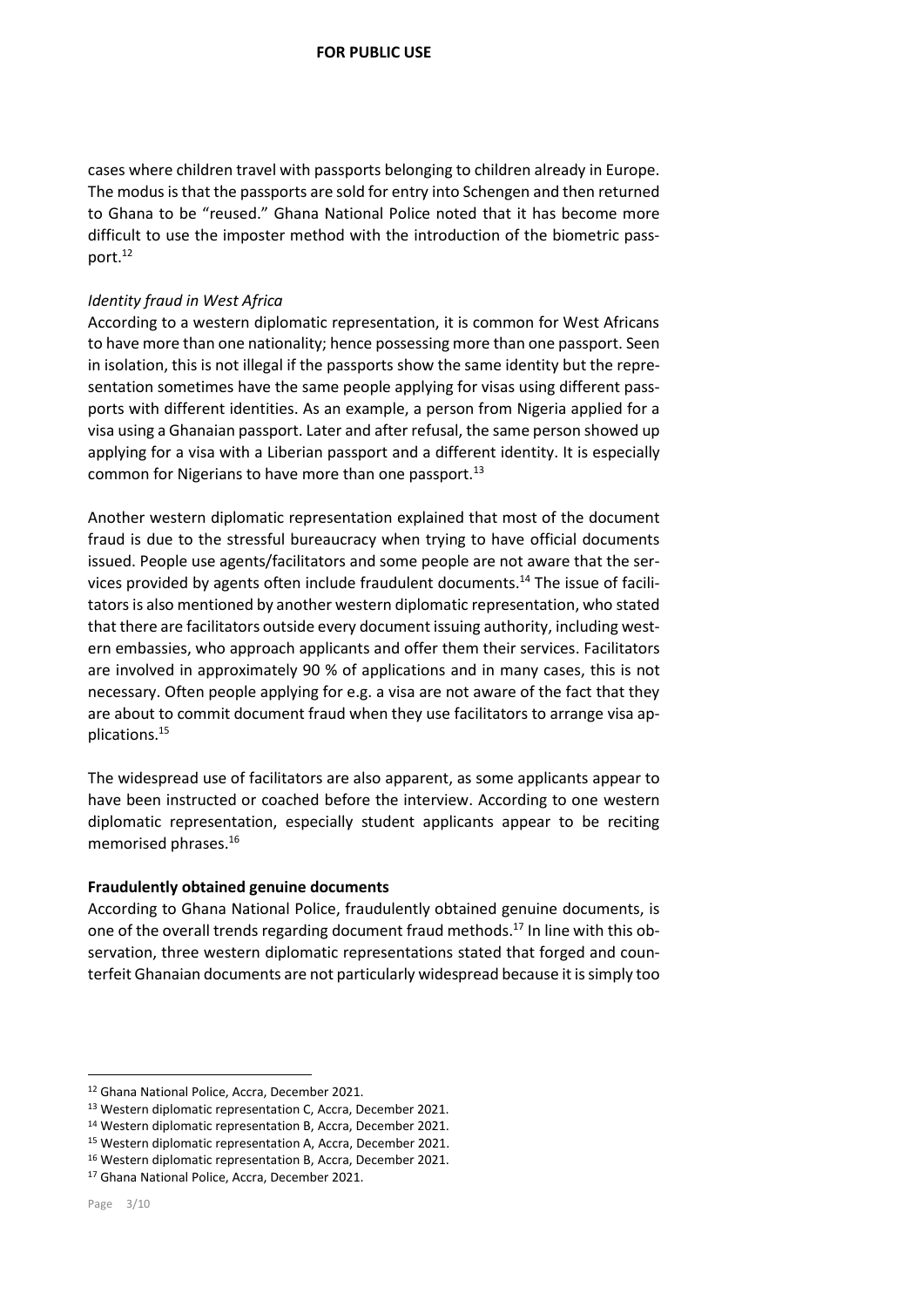easy to obtain genuine documents with false information.<sup>18</sup> This is in particular the case for birth certificates. 19

Birth certificates are breeder documents for passports, which means that incorrect information in a birth certificate will be transferred to a genuine passport.<sup>20</sup> According to one western diplomatic representation, this system error is the main reason for fraudulently obtained genuine passports. $^{21}$  Fraudulently obtained genuine documents therefore pose a great threat to the credibility of Ghanaian documents and identities. One of the western diplomatic representations also stated, that it is less risky to have fraudulently obtained genuine documents issued compared to acquiring and using forged or counterfeit documents.<sup>22</sup>

### *Ghanaian birth certificates and late registration of birth in Ghana*

Ghanaian birth certificates are not trustworthy documents mainly because the system allows late birth registrations.<sup>23</sup> Late registration of birth at the Birth and Death Registry is possible with a trusted person vouching for the applicant's identity. This trusted person could be a village elder from the applicant's village. No written proof must be provided – only an interview and witnesses are required.<sup>24</sup> According to a western diplomatic representation, this is the main reason why birth certificates are often not forged but rather genuine birth certificates containing incorrect information. As a mean to counter this inherent weakness in the identity system, the western diplomatic representation sometimes request *weighing cards* from the hospital to determine date of birth. 25

Birth registration is now a requirement for primary school enrolment. The legal act is currently being implemented around the country.<sup>26</sup> This should reduce the number of adults who were not registered at birth.

#### *Falsified date of birth*

According to two western diplomatic representations, documents with incorrect date of birth are often detected in their case handling.<sup>27</sup> Sometimes this kind of fraud is seen in family reunification cases where the man is younger than the woman. This is unusual in Ghana and is a reason for further investigation.<sup>28</sup>

1

<sup>&</sup>lt;sup>18</sup> Western diplomatic representation C, Accra, December 2021; Western diplomatic representation

D, Accra, December 2021; Western diplomatic representation B, Accra, December 2021.

<sup>19</sup> Western diplomatic representation B, Accra, December 2021.

<sup>20</sup> Western diplomatic representation A, Accra, December 2021.

<sup>21</sup> Western diplomatic representation E, Accra, December 2021.

<sup>22</sup> Western diplomatic representation B, Accra, December 2021.

<sup>23</sup> Western diplomatic representation B, Accra, December 2021.

<sup>&</sup>lt;sup>24</sup> Western diplomatic representation E, Accra, December 2021; Local Birth and Death Registry, Accra, December 2021.

<sup>&</sup>lt;sup>25</sup> Western diplomatic representation A, Accra, December 2021.

<sup>&</sup>lt;sup>26</sup> Western diplomatic representation A, Accra, December 2021.

<sup>&</sup>lt;sup>27</sup> Western diplomatic representation A, Accra, December 2021; Western diplomatic representation

B, Accra, December 2021.

<sup>28</sup> Western diplomatic representation A, Accra, December 2021.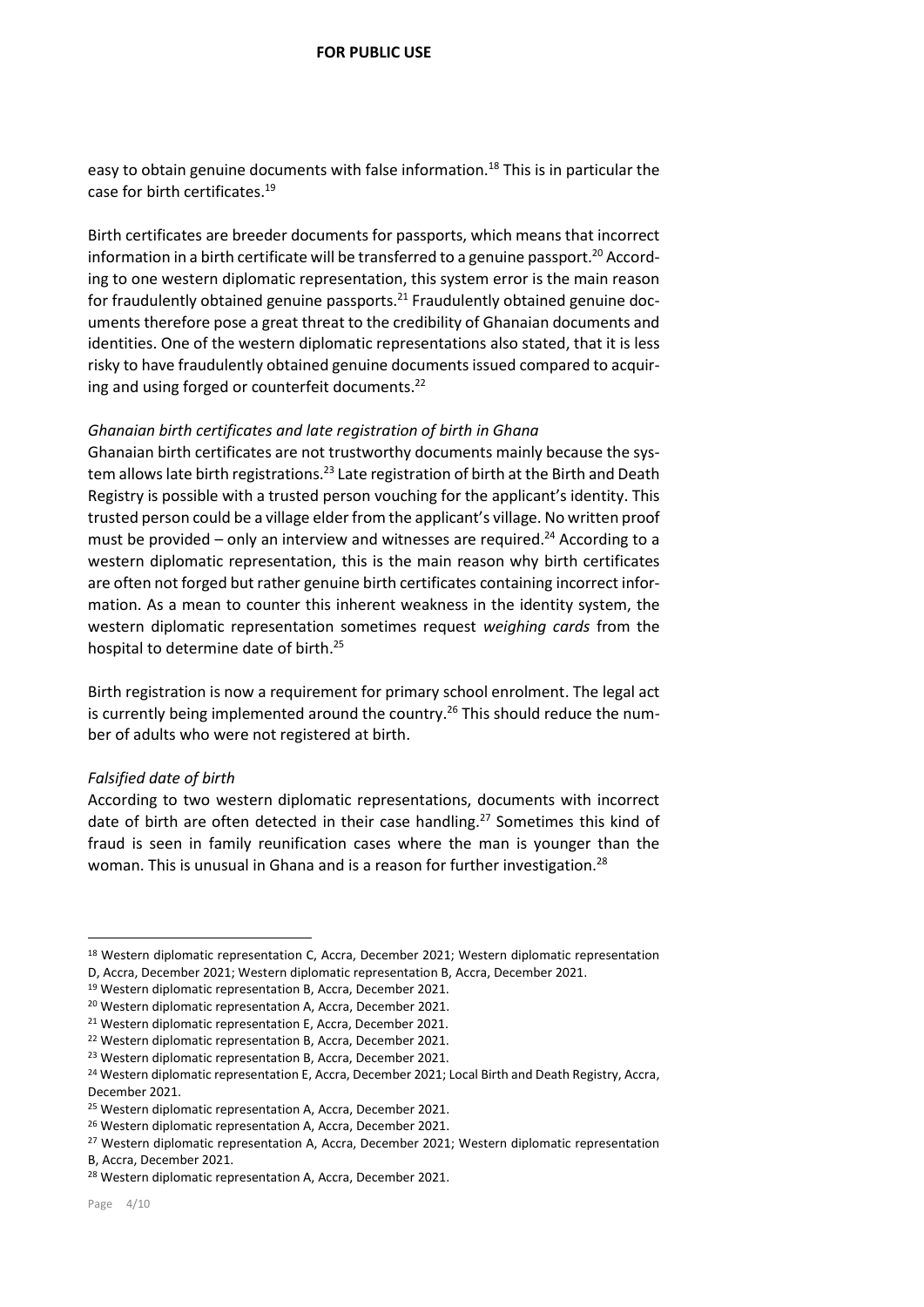Visa applications from footballers pose a particular problem in connection to identity fraud. Footballers who apply for a sports visa, e.g. in order to attend a trial training in Europe, often alter their date of birth. The footballers have a lot to gain from changing their date of birth and thereby appearing younger than they are, because the assessment of a footballer's performance is tightly linked to the age of the footballer.

Two western diplomatic representations independently of each other told that a typical case would be that a trial training has been granted based on, amongst other things, a fraudulently obtained genuine birth certificate with an incorrect date of birth.<sup>29</sup> One of the western diplomatic representations explained, that they will request a primary educational document e.g. senior secondary certificate, to verify the date of birth from the birth certificate. The representation has seen cases where the applicant will then hand in a counterfeit senior secondary certificate to match the date of birth in the birth certificate. The fraud is only detected because the representation always request a certified copy of the same senior secondary certificate directly from the central school authority called the West African Examinations Council, WAEC.<sup>30</sup> These school certificates are the most important documents when assessing date of birth in Ghana, and according to the western diplomatic representations, WAEC is a trustworthy authority.<sup>31</sup>

## *West African Examinations Council*

WAEC issues school certificates after grade 9. From this, you can see the date of birth together with the date when the holder started school. The certificates are send directly from WAEC to the requesting western diplomatic representation hence, the applicant does not have the possibility to tamper with the document. People from the middle class and above usually have been to school and will therefore be expected to have a WAEC certificate. In some cases where the date of birth differs between the school certificate and the applicant's birth certificate/other documents, a western diplomatic representation has experienced that the applicant then presents an affidavit, claiming that the date of birth in the school certificate from WAEC is incorrect. This is, however, not the assessment by the western diplomatic representation. 32

The verification of school certificates from WAEC can be done through this website: [https://ghana.waecdirect.org/.](https://ghana.waecdirect.org/)

#### **3: Irregular migration**

According to DFEC, migration has always been outbound in Ghana, also before the independence. It is a general opinion that you are not a *"real man"* if you have not travelled. There is a sense of desperateness to go abroad and for many this leads

<sup>&</sup>lt;sup>29</sup> Western diplomatic representation A, Accra, December 2021; Western diplomatic representation B, Accra, December 2021.

<sup>30</sup> Western diplomatic representation A, Accra, December 2021.

<sup>&</sup>lt;sup>31</sup> Western diplomatic representation A, Accra, December 2021; Western diplomatic representation B, Accra, December 2021.

<sup>32</sup> Western diplomatic representation A, Accra, December 2021.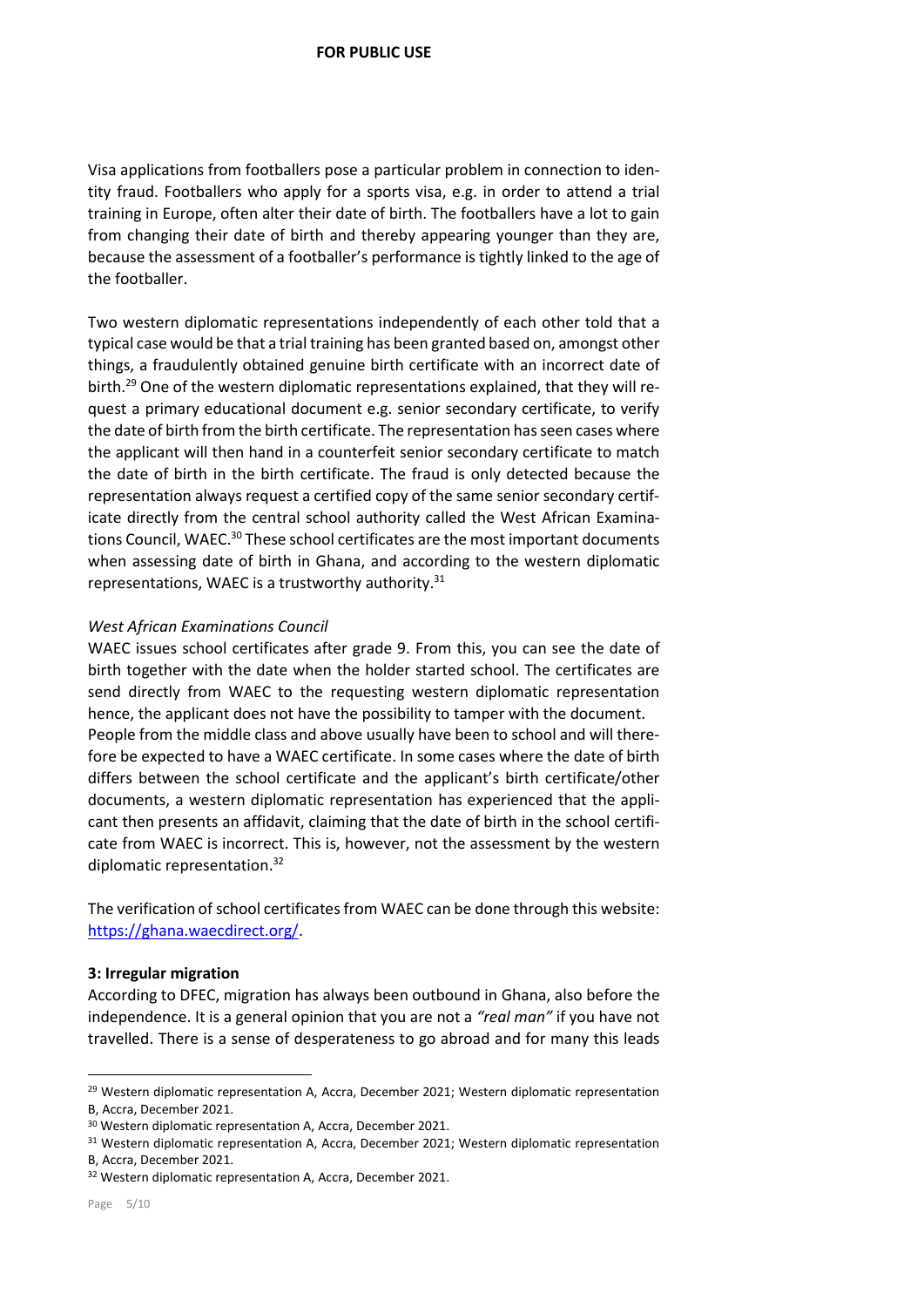to fraud. Many people do not know how to go about legal migration, which is why the use of facilitators is widespread.<sup>33</sup>

According to two western diplomatic representations, the risk related to irregular migration from Ghana towards Schengen is assessed to be medium to low compared to the rest of West Africa. One of the reasons why Ghana poses a lower risk than other West African countries is that Ghana economically is doing better than its neighbouring countries. Migration routes go north, meaning that migrants from e.g. Nigeria, Togo and Ivory Coast do not travel via Ghana towards Schengen.<sup>34</sup> This assessment is not fully shared by a third western diplomatic representation who assessed the general risk of illegal migration by Ghanaian nationals to be 'quite high'. This assessment is the same for nationals from Sierra Leone and Ivory Coast.<sup>35</sup> According to one of the representation, Nigerians are more likely to migrate towards Schengen than Ghanaians are.<sup>36</sup>

According to Ghana National Police, the main risk categories related to irregular migration are child abduction/false adoptions, pro-forma marriages and human trafficking.

In child abduction cases, one parent is usually in Europe while the other is in Ghana with their child. Then the parent in Europe applies for family reunification with their child. This case poses two abduction scenarios:

- 1) the part in Ghana does not consent and the consent/affidavit is forged. This could also be in a case of adoption;
- 2) the child is not actually the child of the adult in Europe and the parenthood is proven through counterfeit birth certificate/paternity certificate.

According to Ghana National Police, adoption documents are often falsified because the legal way is a longsome process. Legal adoptions must go through the Department of Social Welfare.<sup>37</sup>

In relation to pro-forma marriages, Ghana National Police mentioned cases where people do not have a marital relationship but still possess genuine marriage certificates. <sup>38</sup> According to one western diplomatic representation, the initial assessment of the validity of the marital relationship involves looking at the age gap between the couple and interviewing the couple as to how much they know one another. Another risk factor is if the marriage involves a western man and a significantly younger Ghanaian woman. <sup>39</sup> Another western diplomatic representation uses DNA testing in most family reunification cases. The representation has identified cases

 $\overline{a}$ 

<sup>33</sup> Document Fraud Expertise Centre, Accra, December 2021.

<sup>34</sup> Western diplomatic representation A, Accra, December 2021.

<sup>&</sup>lt;sup>35</sup> Western diplomatic representation B, Accra, December 2021.

<sup>36</sup> Western diplomatic representation E, Accra, December 2021.

<sup>37</sup> Ghana National Police, Accra, December 2021.

<sup>38</sup> Ghana National Police, Accra, December 2021.

<sup>39</sup> Western diplomatic representation B, Accra, December 2021.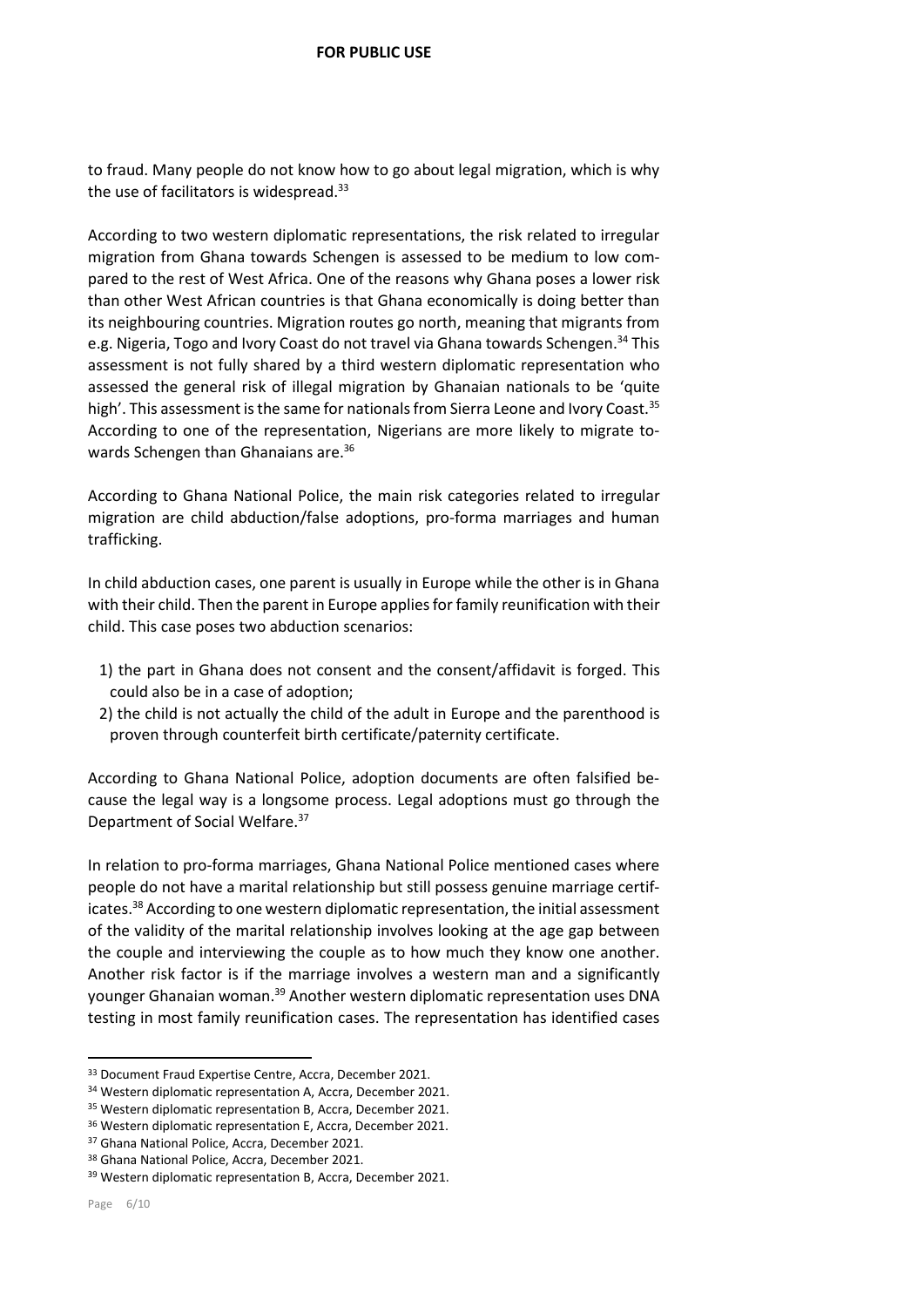where fathers marry their daughters of age in order to get family reunification as spouses. A 'no match' cannot prove that the marriage is not pro-forma, but DNA testing will reveal cases where the involving persons are related.<sup>40</sup> In case of a 'no match', the marriage still needs to be assessed in relation to typical pro-forma marriage risk factors.

In relation to human trafficking, the cases are linked to organised crime concerning prostitution, organ harvesting and modern slavery. For example young Ghanaian girls travelling to the Gulf States who end up as domestic servants where they are abused. As of December 2021, young Ghanaian girls have been banned from going to the Gulf States but some circumvent the travel ban and go via Togo or Benin.<sup>41</sup>

## **Visa fraud – Risk categories**

The immigration risk is determined by several factors, for example the visa type and purpose of visit. In the following, the immigration risk is evaluated for these categories:

- a) Culture and sport and open conferences
- b) Family visits
- c) Business/official/other
- f) Frequent traveller
- g) Nationality

## *a) Culture and sport visa and open conferences*

Footballers who apply for a sports visa pose a particular risk of irregular migration and document fraud.<sup>42</sup> One of the western diplomatic representations further stated, that it is not uncommon that people who have been granted a culture/sport visa apply for asylum in Schengen.<sup>43</sup>

Conferences are also a risk category. Especially if the conference in question is without pre-payment and with open enrolment. The key is to look at the claimed purpose of the visit to see if it matches the applicant's professional profile. Furthermore, the applicant's professional, social and economic ties to Ghana are also crucial when assessing the immigration risk. The western diplomatic representation has also seen cases where groups travelling together to the same event contain a mix of both genuine and fraudulent applications.<sup>44</sup>

*b) Family visits*

In cases involving a family visit visa, one western diplomatic representation often sees that the relationship between the involved parties is genuine but that other factors in the case make the visa officers doubt that the person will return to Ghana.

<sup>40</sup> Western diplomatic representation A, Accra, December 2021.

<sup>41</sup> Ghana National Police, Accra, December 2021.

<sup>42</sup> Western diplomatic representation A, Accra, December 2021; Western diplomatic representation B, Accra, December 2021; Western diplomatic representation C, Accra, December 2021.

<sup>43</sup> Western diplomatic representation B, Accra, December 2021.

<sup>44</sup> Western diplomatic representation B, Accra, December 2021.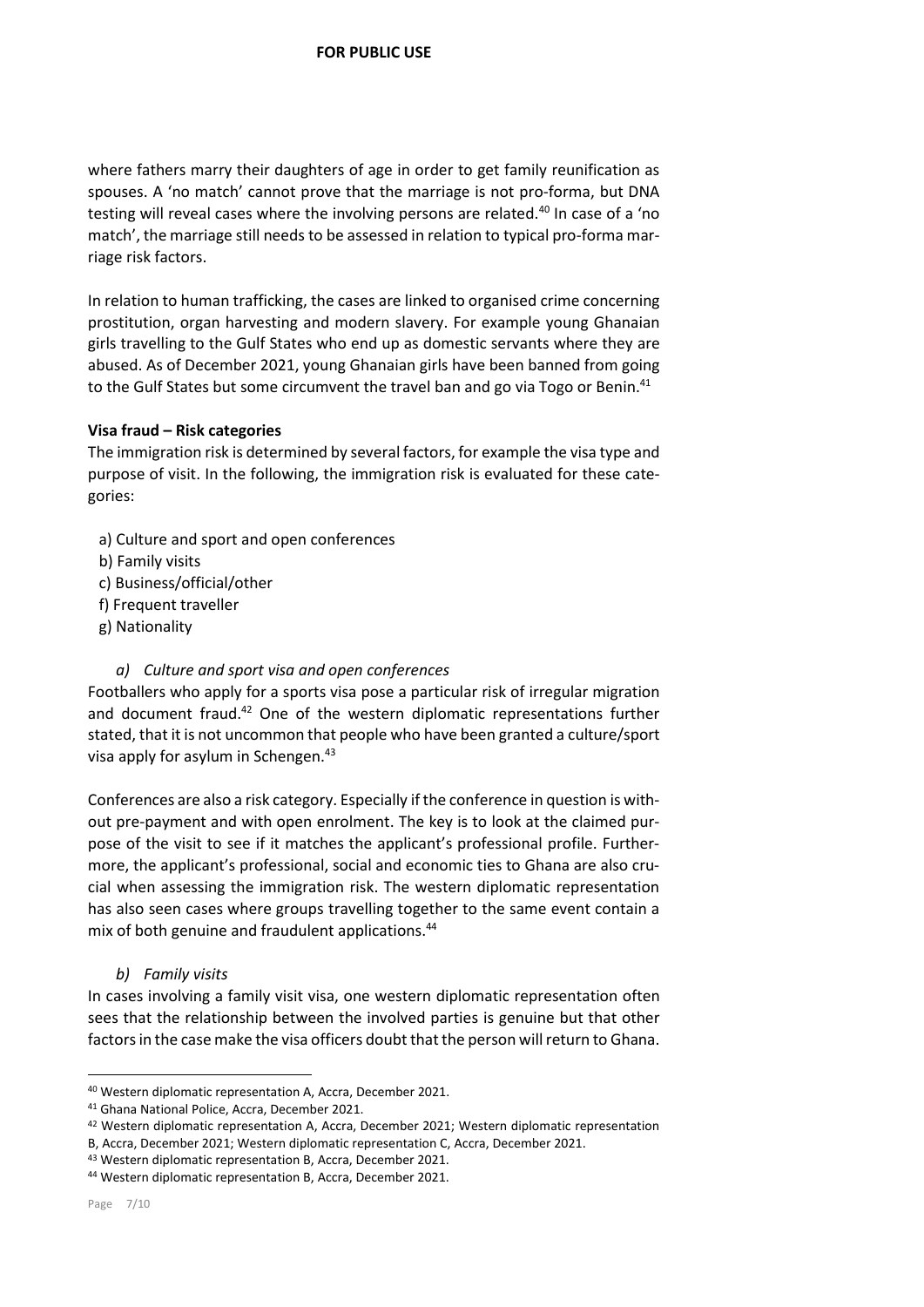The risk of the visa holder to apply for family reunification or asylum while in Europe is high.<sup>45</sup>

According to two western diplomatic representations, applicants from the Ashanti region are of particular interest as many cases of fraud originate from this region. This is especially pronounced in family visits. The explanation is, according to one western diplomatic representation, that the Ashanti region is economically strong and many people can afford the high expenses related to illegal migration to Schengen. <sup>46</sup> One of the western diplomatic representations added that in relation to family reunification cases, applications from Kumasi and Bono regions are scrutinised further for signs of pro-forma marriages.<sup>47</sup>

## *c) Business/official/other*

According to one western diplomatic representation, this category is generally low risk, but caution must be taken to cases where there is no prior knowledge to the person and or company.<sup>48</sup>

There is a large second-hand car industry in Ghana, which involves motor mechanics visiting European second-hand car shops to disassemble worn-out cars, buy the usable parts and ship them back to Ghana. According to one western diplomatic representation, the immigration risk is low as most of the motor mechanics return to Ghana. The industry is very profitable and the motivation to return to Ghana is high. However, this group is prone to misuse of visa, because the motor mechanics often travel to Europe on a business visa, which it is not a work permit; hence it is not legal to disassemble cars.<sup>49</sup>

## *d) Frequent traveller*

One western diplomatic representation has encountered counterfeit visa stickers and counterfeit entry/exit stamps attached to genuine passports. Applicants are using these to create a travel history profile as a frequent traveller, hence facilitating the approval of a visa.<sup>50</sup>

## *e) Nationality*

According to one western diplomatic representation, there is no clear trend when it comes to specific nationalities who use fraudulent documents in Ghana.<sup>51</sup> Criminal prosecutions based on DFEC investigations for the years 2019-2021<sup>52</sup> ranked according to nationality of the accused are as follows:

<sup>45</sup> Western diplomatic representation B, Accra, December 2021.

<sup>46</sup> Western diplomatic representation A, Accra, December 2021; Western diplomatic representation B, Accra, December 2021.

<sup>47</sup> Western diplomatic representation B, Accra, December 2021.

<sup>48</sup> Western diplomatic representation B, Accra, December 2021.

<sup>49</sup> Western diplomatic representation B, Accra, December 2021.

<sup>50</sup> Western diplomatic representation B, Accra, December 2021.

<sup>51</sup> Western diplomatic representation A, Accra, December 2021.

<sup>52</sup> Not including fourth quarter of 2021.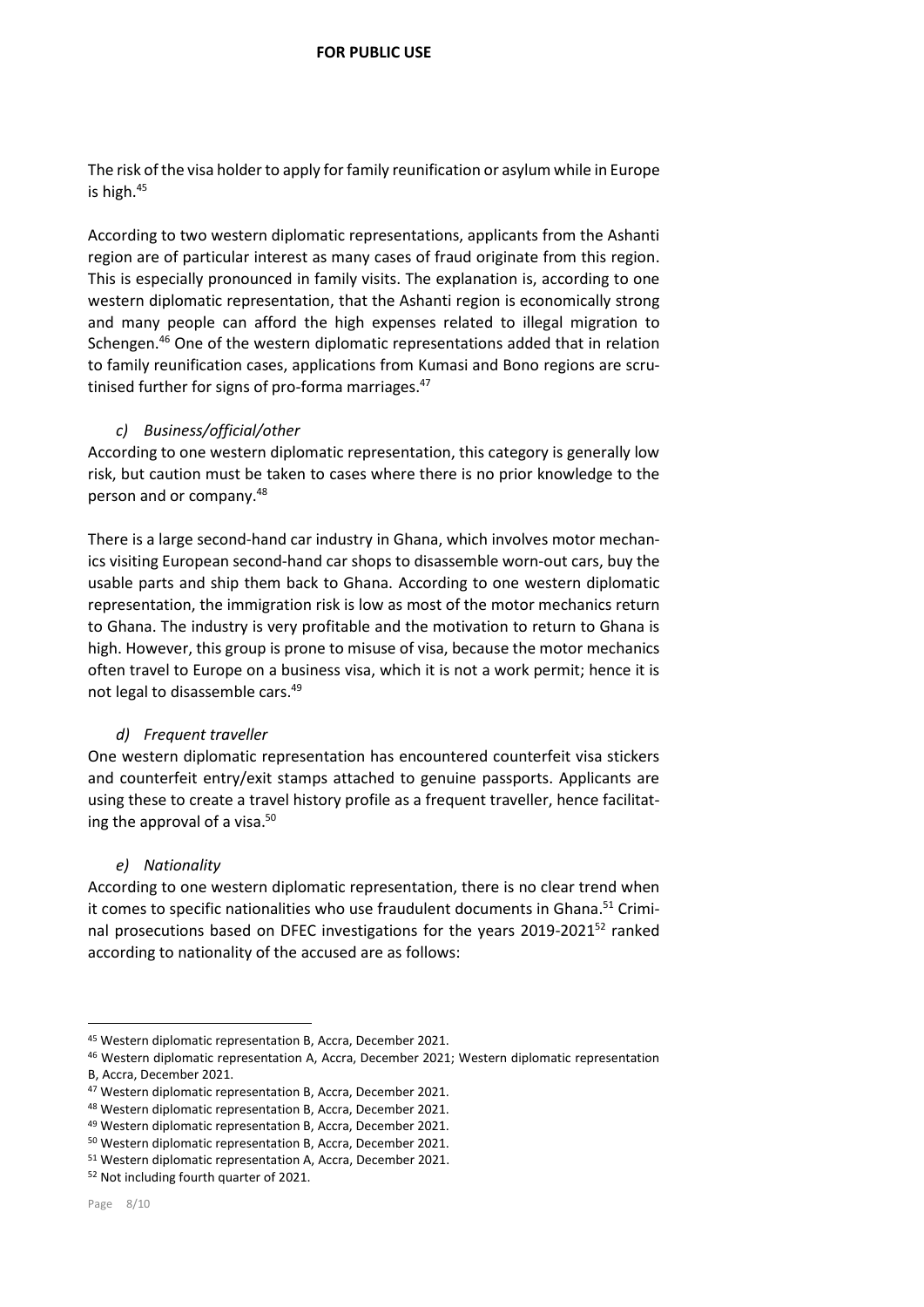- **Nigeria: 68**
- Ghana: 27
- $\blacksquare$  Togo: 12
- Sierra Leone: 2
- **Ivory Coast: 2**
- $\blacksquare$  Benin:  $2^{53}$

Nationalities only mentioned once do not figure on the above overview.

It should be noted that the above statistics are not necessarily an expression of the level of fraud committed by Nigerians compared to e.g. Beninese, but merely an expression of what nationalities that have been prosecuted for identity fraud based on DFEC investigations.

# **4: Corruption**

According to Transparency International's Corruption Perception Index 2021, Ghana ranks as number 73 out of 180 counties with 43 points out of 100 with zero being very corrupt.<sup>54</sup>

According to four western diplomatic representations, the level of corruption in Ghana is high and very pronounced. Corruption is everywhere at every level, even within the state authorities who will provide genuine documents with false information.<sup>55</sup> Three western diplomatic representations and Ghana National Police give several examples of corruption in the public administration.<sup>56</sup>

<sup>53</sup> Document Fraud Expertise Centre, Accra, December 2021.

<sup>54</sup> Transparency International, 2021.

<sup>55</sup> Western diplomatic representation A, Accra, December 2021; Western diplomatic representation E, Accra, December 2021; Western diplomatic representation C, Accra, December 2021; Western diplomatic representation D, Accra, December 2021.

<sup>56</sup> Western diplomatic representation E, Accra, December 2021; Ghana National Police, Accra, December 2021: Western diplomatic representation A, Accra, December 2021; Western diplomatic representation D, Accra, December 2021.